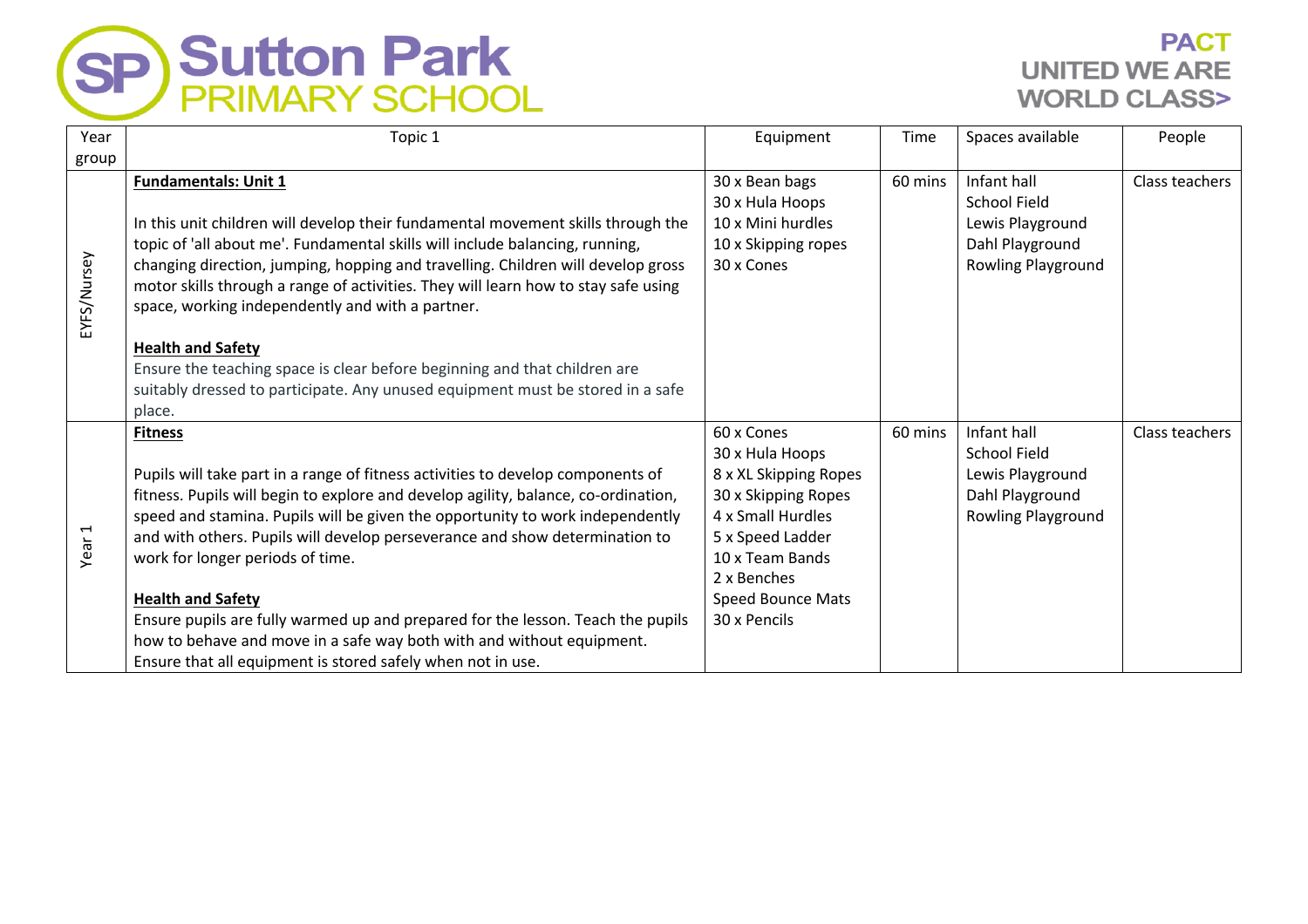| Year <sub>2</sub> | <b>Fitness</b>                                                                     | 60 x Cones               | 60 mins | Infant hall         | Class teachers |
|-------------------|------------------------------------------------------------------------------------|--------------------------|---------|---------------------|----------------|
|                   |                                                                                    | 30 x Hula Hoops          |         | <b>School Field</b> |                |
|                   | Pupils will take part in a range of fitness activities to develop components of    | 8 x XL Skipping Ropes    |         | Lewis Playground    |                |
|                   | fitness. Pupils will begin to explore and develop agility, balance, co-ordination, | 30 x Skipping Ropes      |         | Dahl Playground     |                |
|                   | speed and stamina. Pupils will be given the opportunity to work independently      | 4 x Small Hurdles        |         | Rowling Playground  |                |
|                   | and with others. Pupils will develop perseverance and show determination to        | 5 x Speed Ladder         |         |                     |                |
|                   | work for longer periods of time.                                                   | 10 x Team Bands          |         |                     |                |
|                   |                                                                                    | 2 x Benches              |         |                     |                |
|                   | <b>Health and Safety</b>                                                           | <b>Speed Bounce Mats</b> |         |                     |                |
|                   | Ensure pupils are fully warmed up and prepared for the lesson. Teach the pupils    | 30 x Pencils             |         |                     |                |
|                   | how to behave and move in a safe way both with and without equipment.              |                          |         |                     |                |
|                   | Ensure that all equipment is stored safely when not in use.                        |                          |         |                     |                |
|                   | <b>Fitness</b>                                                                     | 35 x Cones               | 60 mins | Infant hall         | Class teachers |
|                   |                                                                                    | 30 x Pencils             |         | <b>School Field</b> |                |
|                   | Pupils will take part in a range of fitness challenges to test, monitor and record | 30 x Skipping Ropes      |         | Lewis Playground    |                |
|                   | their data. They will learn to understand different components of fitness; speed,  | 10 x XL Skipping Ropes   |         | Dahl Playground     |                |
|                   | stamina, strength, coordination, balance and agility. Pupils will be given         | 1 x Stop Watch           |         | Rowling Playground  |                |
|                   | opportunities to work at their maximum and improve their fitness levels. They      | 30 x Tennis Balls        |         |                     |                |
|                   | will need to persevere when they get tired or when they find a challenge hard      | 6 x Hula Hoops           |         |                     |                |
|                   | and are encouraged to support others to do the same. Pupils are asked to           | 6 x Small Hurdles        |         |                     |                |
| Year <sub>3</sub> | recognise areas for improvement and suggest activities that they could do to do    |                          |         |                     |                |
|                   | this. Pupils will be encouraged to work safely and with control when performing    |                          |         |                     |                |
|                   | new tasks.                                                                         |                          |         |                     |                |
|                   |                                                                                    |                          |         |                     |                |
|                   | <b>Health and Safety</b>                                                           |                          |         |                     |                |
|                   | Encourage the pupils to focus on their own results and to identify where they      |                          |         |                     |                |
|                   | see areas to improve. Try to avoid pupils comparing themselves with others in      |                          |         |                     |                |
|                   | the class and to work within their own capabilities. All actions need to be        |                          |         |                     |                |
|                   | performed with control.                                                            |                          |         |                     |                |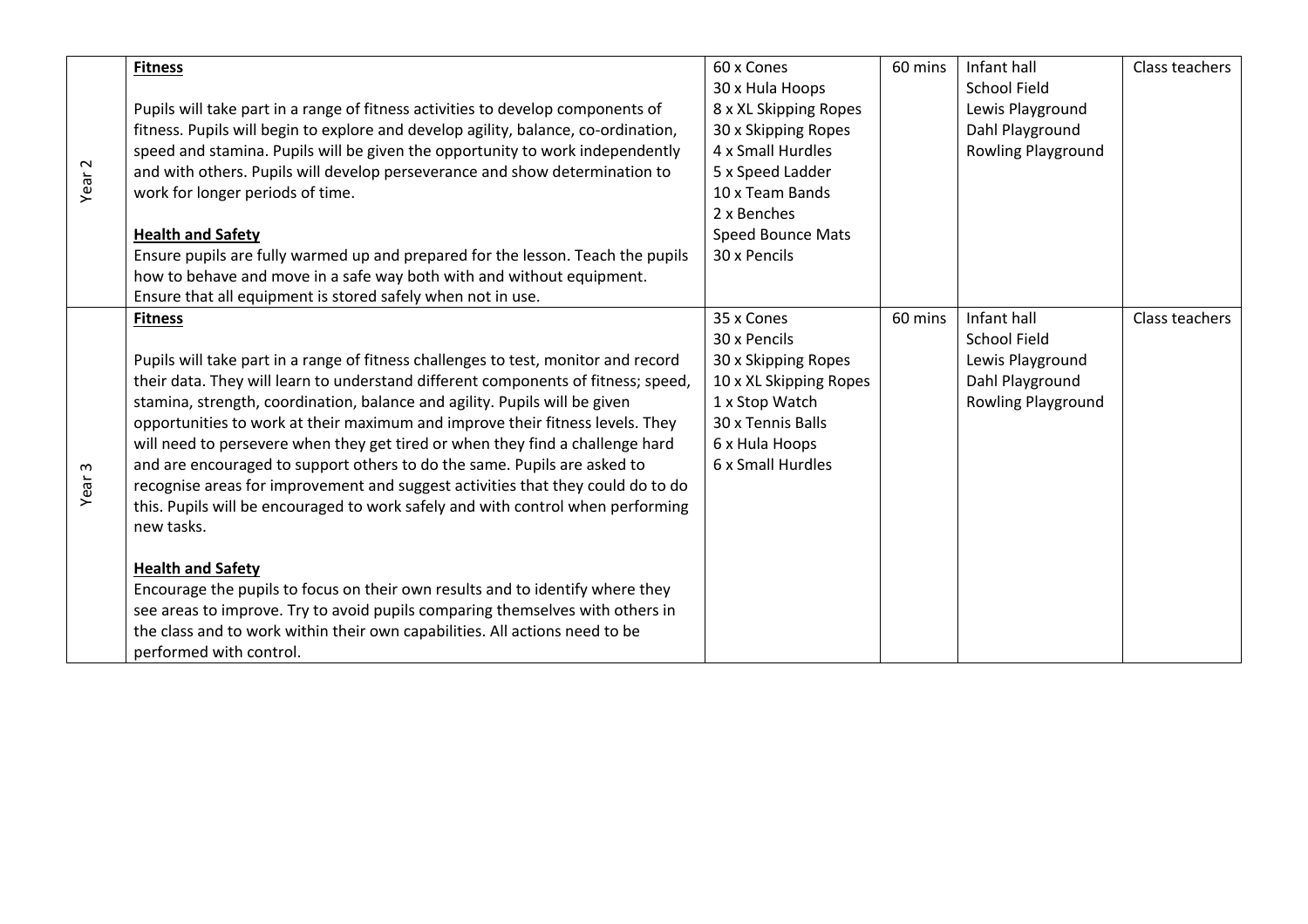| Year <sub>4</sub> | <b>Fitness</b>                                                                     | 35 x Cones             | 60 mins | Infant hall         | Class teachers |
|-------------------|------------------------------------------------------------------------------------|------------------------|---------|---------------------|----------------|
|                   |                                                                                    | 30 x Pencils           |         | <b>School Field</b> |                |
|                   | Pupils will take part in a range of fitness challenges to test, monitor and record | 30 x Skipping Ropes    |         | Lewis Playground    |                |
|                   | their data. They will learn to understand different components of fitness; speed,  | 10 x XL Skipping Ropes |         | Dahl Playground     |                |
|                   | stamina, strength, coordination, balance and agility. Pupils will be given         | 1 x Stop Watch         |         | Rowling Playground  |                |
|                   | opportunities to work at their maximum and improve their fitness levels. They      | 30 x Tennis Balls      |         |                     |                |
|                   | will need to persevere when they get tired or when they find a challenge hard      | 6 x Hula Hoops         |         |                     |                |
|                   | and are encouraged to support others to do the same. Pupils are asked to           | 6 x Small Hurdles      |         |                     |                |
|                   | recognise areas for improvement and suggest activities that they could do to do    |                        |         |                     |                |
|                   | this. Pupils will be encouraged to work safely and with control when performing    |                        |         |                     |                |
|                   | new tasks.                                                                         |                        |         |                     |                |
|                   | <b>Health and Safety</b>                                                           |                        |         |                     |                |
|                   | Encourage the pupils to focus on their own results and to identify where they      |                        |         |                     |                |
|                   | see areas to improve. Try to avoid pupils comparing themselves with others in      |                        |         |                     |                |
|                   | the class and to work within their own capabilities. All actions need to be        |                        |         |                     |                |
|                   | performed with control.                                                            |                        |         |                     |                |
|                   | <b>Fitness</b>                                                                     | 45 x Cones             | 60 mins | Infant hall         | Class teachers |
|                   | Pupils will take part in a range of fitness challenges to test, monitor and record | 30 x Pencils           |         | <b>School Field</b> |                |
|                   | their data. They will learn different components of fitness including speed,       | 30 x Skipping Ropes    |         | Lewis Playground    |                |
|                   | stamina, strength, coordination, balance and agility. Pupils will be given         | 10 x XL Skipping Ropes |         | Dahl Playground     |                |
| Year <sub>5</sub> | opportunities to work at their maximum and improve their fitness levels. They      | 9 x Stop Watch         |         | Rowling Playground  |                |
|                   | will need to persevere when they get tired or when they find a challenge hard      | 5 x Team Bands         |         |                     |                |
|                   | and are encouraged to support others to do the same. Pupils are asked to           | 2 x Benches            |         |                     |                |
|                   | recognise areas in which they make the most improvement using the data they        | 12 x Floor Spots       |         |                     |                |
|                   | have collected.                                                                    | 3 x Bean Bags          |         |                     |                |
|                   |                                                                                    | 3 x Playground Balls   |         |                     |                |
|                   | <b>Health and Safety</b>                                                           |                        |         |                     |                |
|                   | Encourage the pupils to focus on their own results and to identify where they      |                        |         |                     |                |
|                   | see areas to improve. Try to avoid pupils comparing themselves with others in      |                        |         |                     |                |
|                   | the class and to work within their own capabilities. All actions need to be        |                        |         |                     |                |
|                   | performed with control.                                                            |                        |         |                     |                |